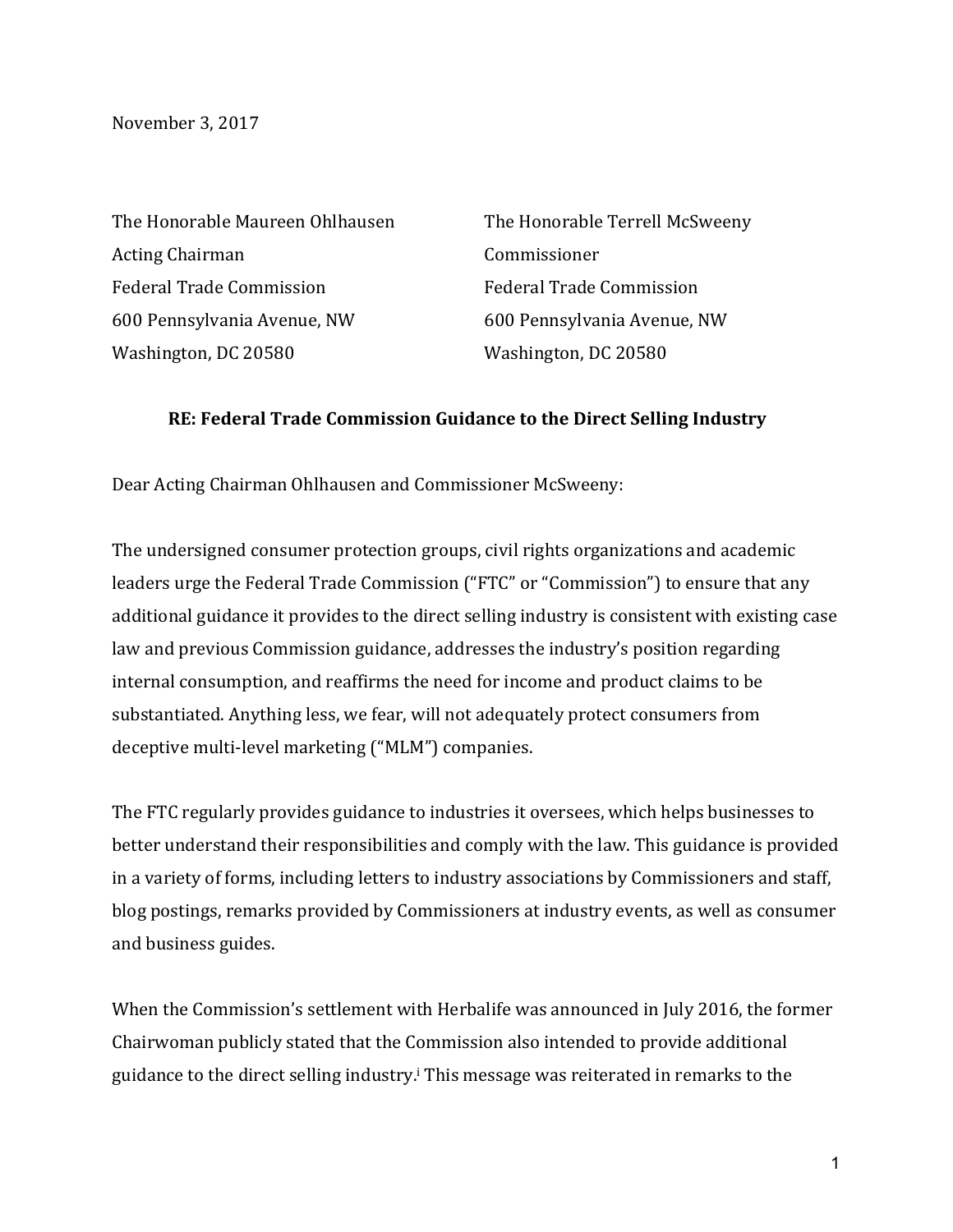Direct Selling Association ("DSA") in October 2016<sup>ii</sup> and in a letter to DSA's President in January 2017.iii

It is with this goal in mind that we seek to provide you with our views regarding what productive, pro-consumer guidance to the direct selling industry would best include.

Specifically, the FTC's guidance should:

- Rely on existing case law affirming the primacy of retail sales for purposes of **funding distributor compensation.** For more than four decades, the FTC has relied on guidance from the courts to inform its enforcement activities in the context of protecting consumers from pyramid schemes. This case law is based on the FTC Act and the 1975 *Koscot* decision.<sup>iv</sup> This foundational case law requires that distributor compensation be tied *primarily* to the sale of goods and services to retail customers external to the business opportunity. The primacy of retail sales forms the core of the "*Koscot* test," which has been upheld consistently by the courts, most recently in the *Vemma*<sup>v</sup> and *BurnLounge*<sup>vi</sup> cases. As such, the Commission's guidance should reaffirm that "a legitimate MLM should not use targets or thresholds for compensation or any other benefit that can be met by mere product purchases. Rather, business opportunity participants should buy product only in response to actual customer demand."vii
- Draw on previous FTC investigations and settlements. The majority of FTC investigations of pyramid scheme activity in the direct selling industry are resolved by settlements. In such cases, the parties agree to business practice changes and, often, compensation paid directly to victims of allegedly fraudulent behavior. While the facts pertaining to respective settlements are typically unique to each case, the Commission has also communicated that these settlements are meant as guidance for what business activities may violate Section 5 of the FTC Act. For example, the Commission's settlement with Herbalife required the company to implement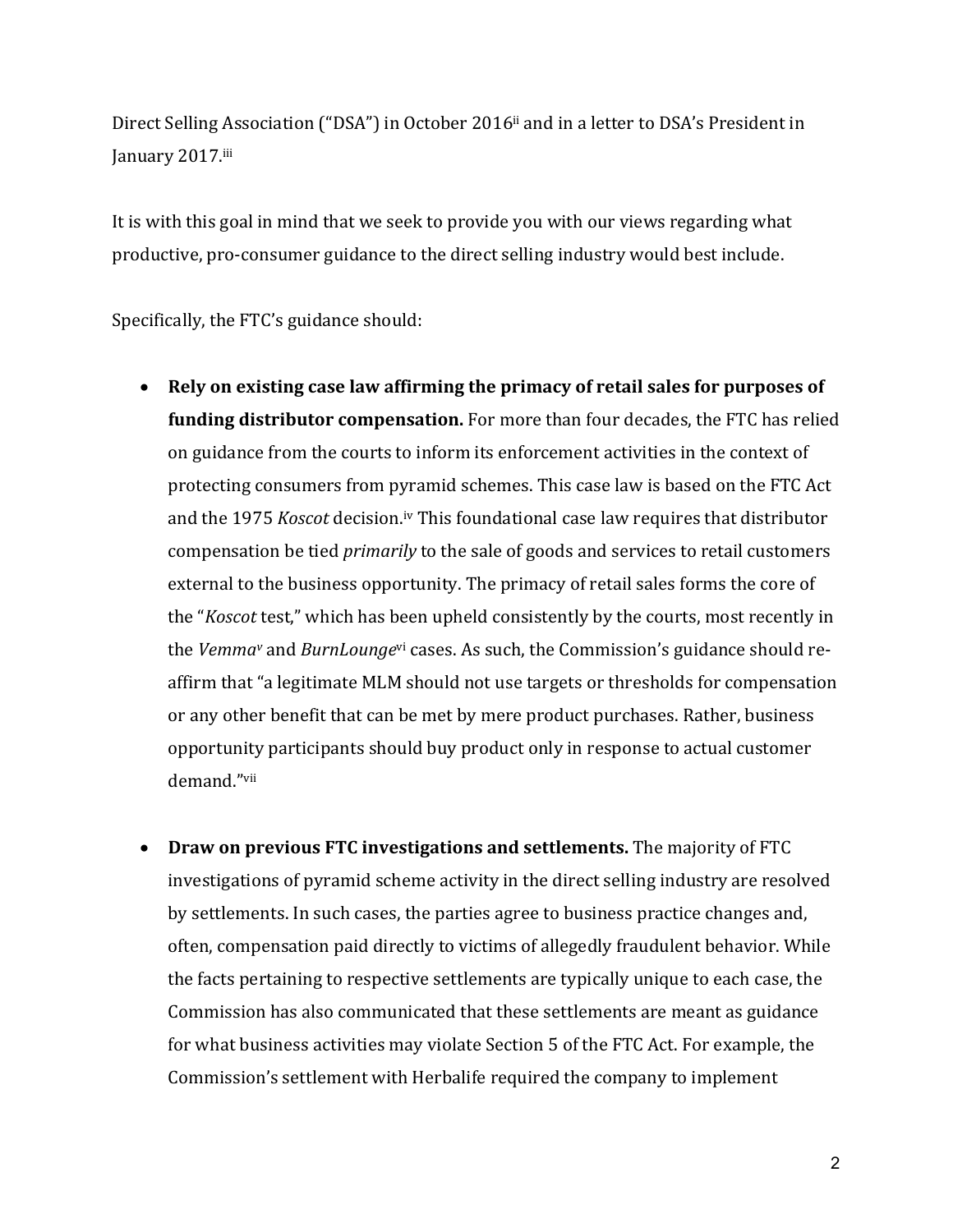systems that accurately track receipts of sales to retail consumers of the company's product. Such a requirement is a basic business activity that aligns with the Commission's guidance that MLMs should incentivize "profitable and verifiable sales - to real customers - specifically, those outside the MLM network."viii

- Reiterate that compensation based on internal consumption of products or **services should be subject to reasonable and transparent limits.** The direct selling industry has frequently misinterpreted the finding of the *BurnLounge* court regarding the validity of internal consumption of product and services for purposes of determining distributor compensation.<sup>ix</sup> The appellate court in *BurnLounge* found that internal consumption alone did not constitute consumer demand for purposes of meeting the *Koscot* test.<sup>x</sup> Therefore, the Commission's guidance should reiterate its and the courts' well-established skepticism regarding the validity of "internal" or "personal" consumption as a basis for multi-level compensation.
- Affirm that product and income claims must be substantiated. The Commission's investigations have often found evidence that fraudulent MLM companies attempt to attract new distributors with income and product claims that cannot be substantiated.<sup>xi</sup> In addition, research by TruthInAdvertising.org has found that the products sold by a shockingly high percentage of DSA member companies' distributors are marketed with deceptive health claims.<sup>xii</sup> Given this evidence, the Commission's guidance should make clear that a MLM company must possess substantiation for any of its income and product claims. Public statements made regarding the distribution of rewards (e.g., earnings) to distributors must convey an accurate picture of distributor rewards over time, including the extent to which significant rewards accrue to the same participants from one year to the next. Regarding distributors, MLM companies must not only prohibit any false claims by their distributors but must also monitor distributors to enforce such prohibitions.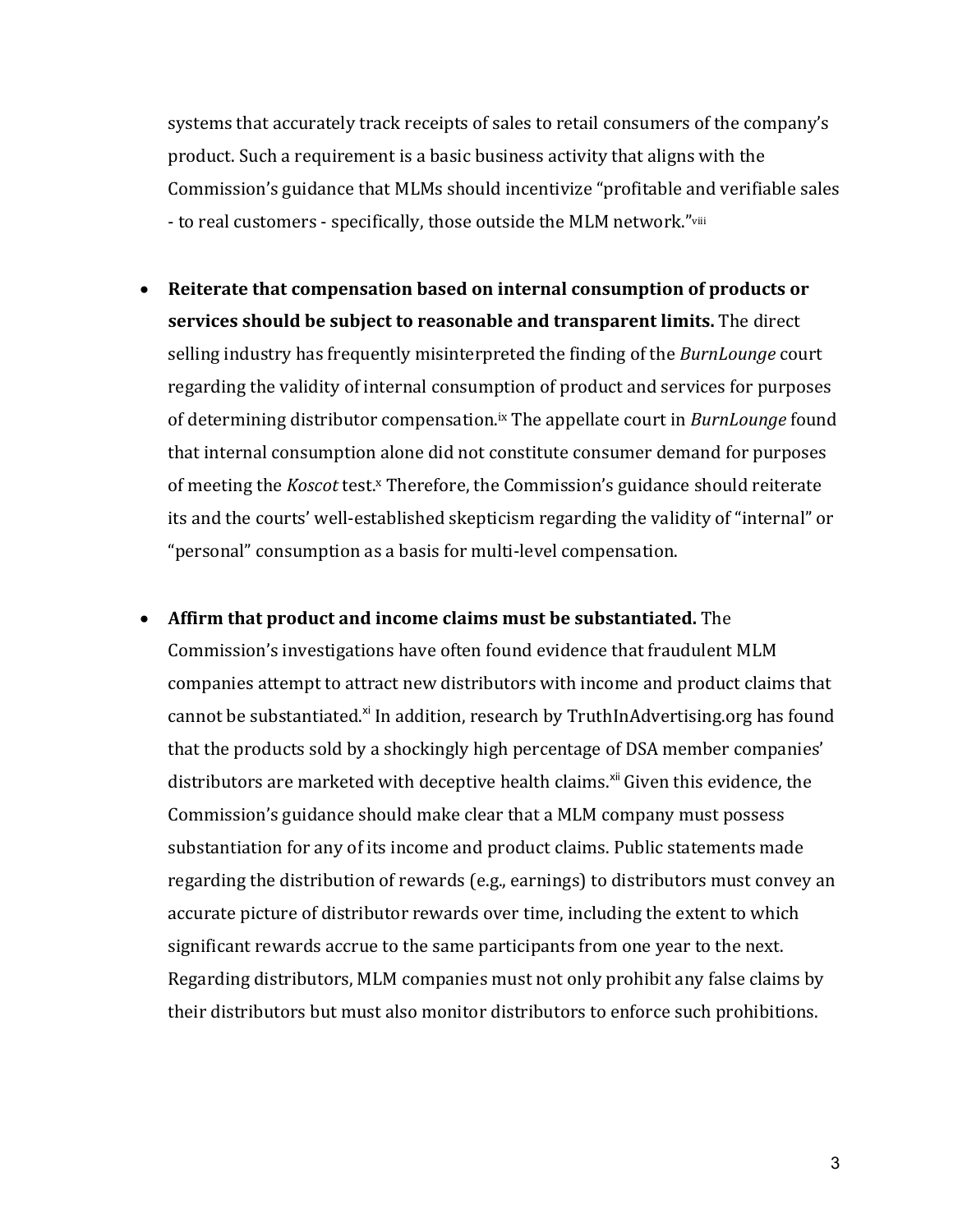Direct selling, at its best, can be an alternative to traditional retail channels. Unfortunately, the potential benefits provided by this industry have been marred by repeated incidents of pyramidal activity that have harmed millions of consumers. As the agency with primary responsibility for policing the direct selling industry, it is imperative that the guidance the Commission provides be clear, unambiguous, and consistent with existing precedents. On behalf of millions of consumers nationwide, our organizations look forward to continuing to work with the Commission as it crafts its guidance.

Sincerely,

Consumer Action Consumer Federation of America Consumers Union Consumer Watchdog League of United Latin American Citizens MANA, A National Latina Organization National Association of Consumer Advocates National Consumer Law Center (on behalf of its low income clients) National Consumers League Public Citizen U.S. PIRG William W. Keep, PhD, The College of New Jersey School of Business Peter J. Vander Nat, PhD, Senior Economist (retired), Federal Trade Commission

cc: The Honorable Richard Blumenthal The Honorable Shelley Moore Capito The Honorable Thad Cochran The Honorable Christopher Coons The Honorable Rodney Frelinghuysen The Honorable Tom Graves The Honorable Bob Latta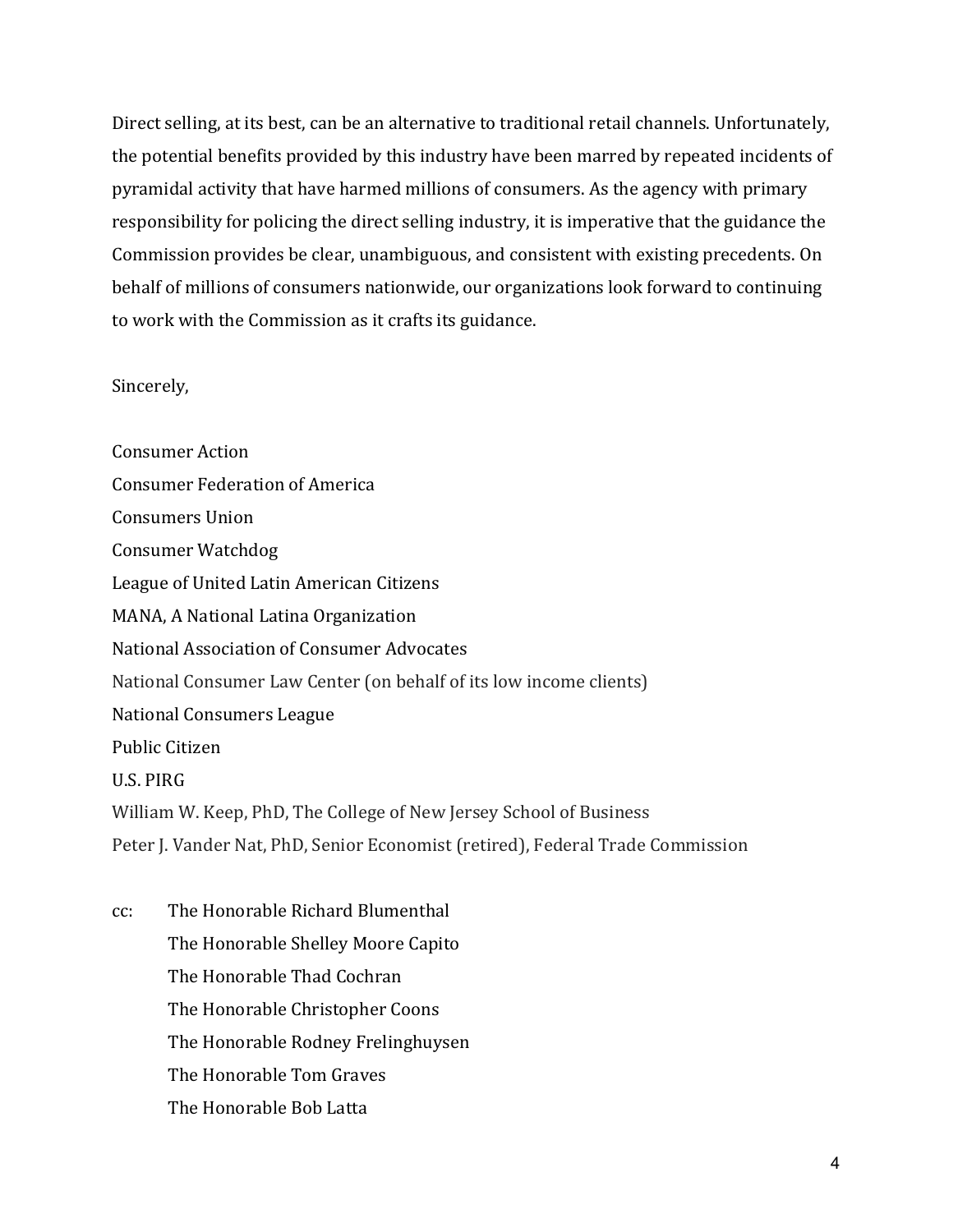The Honorable Patrick Leahy The Honorable Nita Lowey The Honorable Mitch McConnell The Honorable Jerry Moran The Honorable Bill Nelson The Honorable Frank Pallone The Honorable Nancy Pelosi The Honorable Mike Quigley The Honorable Paul Ryan The Honorable Jan Schakowsky The Honorable Charles Schumer The Honorable Iohn Thune The Honorable Greg Walden

https://www.ftc.gov/system/files/documents/videos/ftc-press-conferenceherbalife/ftc\_press\_conference\_on\_herbalife\_settlement\_7-15-16\_-\_transcript.pdf

<sup>ii</sup> Federal Trade Commission. "Keynote Remarks of FTC Chairwoman Ramirez DSA Business & Policy Conference Washington, DC," October 25, 2016. ("For our part, the FTC will be issuing further guidance for MLMs, but I believe the principles that I have outlined today should provide an important foundation for structuring business practices in the MLM industry in a way that provides consumers with truthful information and helps prevent consumer harm. ") Online:

https://www.ftc.gov/system/files/documents/public\_statements/993473/ramirez\_-\_dsa\_speech\_10-25-16.pdf

<sup>.&</sup>lt;br>i  $^{\text{i}}$  Comments of FTC Chairman Edith Ramirez. "FEDERAL TRADE COMMISSION: Herbalife Press Conference," July 15, 2016. ("CHAIRMAN RAMIREZ: We will be providing additional guidance to the MLM industry more generally following this case. I think what we achieved in this case is unprecedented. I think the protections that we have in place here, they're aimed to ensure that going forward Herbalife operates legitimately. But I do think they provide important guidance to the rest of the MLM industry about what they need to focus on in order to ensure that they are not engaging in unfair deceptive practices. But we do intend to provide further guidance following what we're doing in this particular case.") Online:

 $\text{``}$  Federal Trade Commission. "Letter from Chairwoman Edith Ramirez to Joseph Mariano," (hereafter "Ramirez letter") January 19, 2017. ("To date, the Commission has issued substantial guidance detailing the key tenets legitimate MLMs must follow. This guidance includes the 2016 Herbalife enforcement action and consent order, as well as the FTC's other litigated and settled cases. My October 2016 remarks, which are now posted on the FTC's website, are also instructive and set forth additional guidance to the MLM industry, describing in detail how industry members can enhance transparency and ensure they stay on the right side of the law. Additionally, in December 2016, we announced the settlement of our action against multi-level marketer Vemma and have published several blogs reiterating and reinforcing the central tenets legitimate MLMs are required to follow.") Online:

https://www.ftc.gov/system/files/documents/public\_statements/1068663/response\_to\_dsa\_letter\_ramirez. pdf